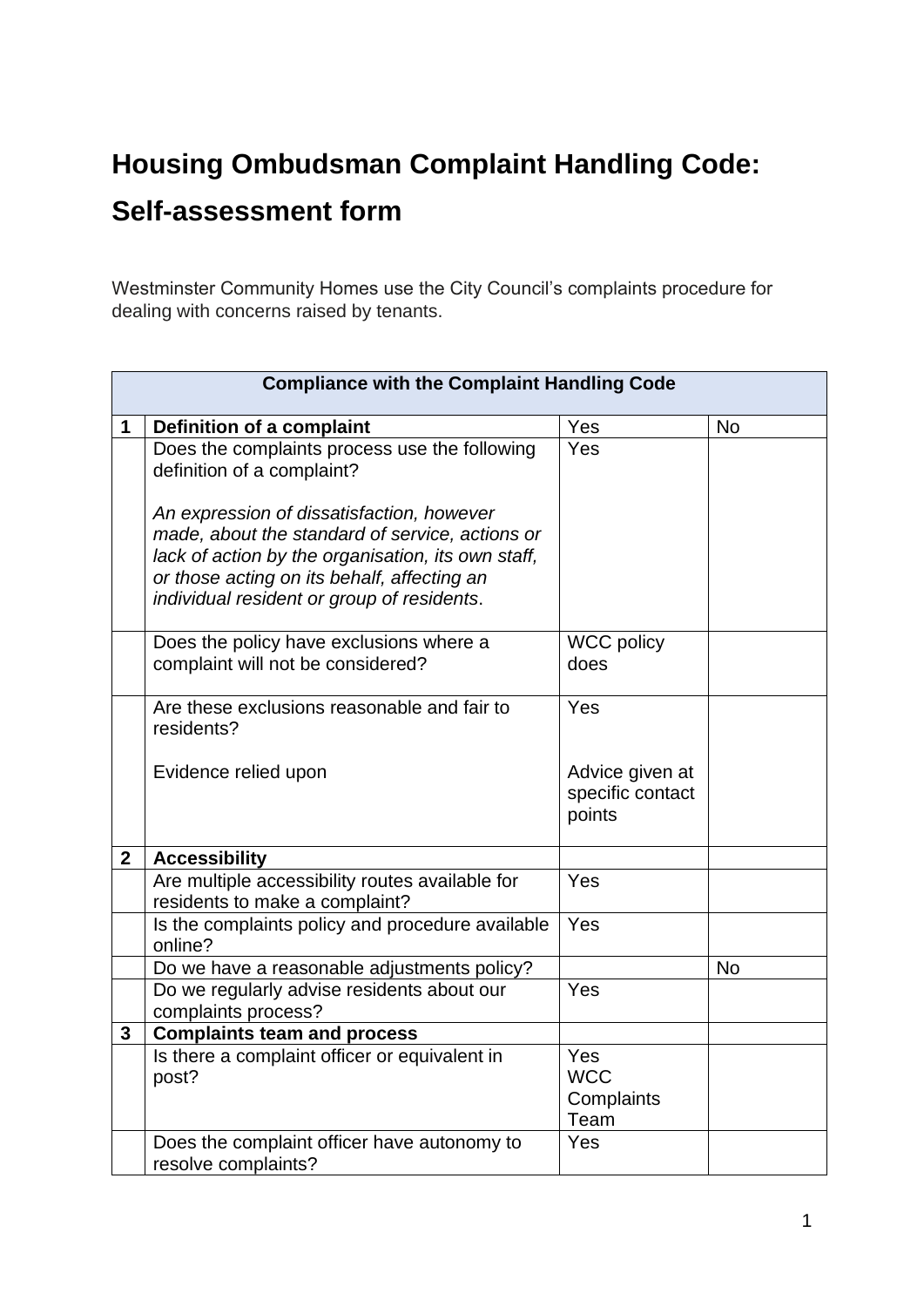|   | Does the complaint officer have authority to<br>compel engagement from other departments to<br>resolve disputes?                                   | Yes                                                                                                                                                      |     |
|---|----------------------------------------------------------------------------------------------------------------------------------------------------|----------------------------------------------------------------------------------------------------------------------------------------------------------|-----|
|   | If there is a third stage to the complaints<br>procedure are residents involved in the decision<br>making?                                         | N/A                                                                                                                                                      | N/A |
|   | Is any third stage optional for residents?                                                                                                         | Yes                                                                                                                                                      |     |
|   | Does the final stage response set out residents'<br>right to refer the matter to the Housing<br><b>Ombudsman Service?</b>                          | Yes                                                                                                                                                      |     |
|   | Do we keep a record of complaint<br>correspondence including correspondence from<br>the resident?                                                  | Yes<br><b>WCC</b> does                                                                                                                                   |     |
|   | At what stage are most complaints resolved?                                                                                                        | Stage 1                                                                                                                                                  |     |
| 4 | <b>Communication</b>                                                                                                                               |                                                                                                                                                          |     |
|   | Are residents kept informed and updated during<br>the complaints process?                                                                          | Yes                                                                                                                                                      |     |
|   | Are residents informed of the landlord's position<br>and given a chance to respond and challenge<br>any area of dispute before the final decision? | Yes, where<br>timescales<br>allow,<br>complainants<br>are contacted<br>prior to the final<br>decision to<br>notify them of<br>and discuss the<br>outcome |     |
|   | Are all complaints acknowledged and logged<br>within five days?                                                                                    | Yes                                                                                                                                                      |     |
|   | Are residents advised of how to escalate at the<br>end of each stage?                                                                              | Yes                                                                                                                                                      |     |
|   | What proportion of complaints are resolved at<br>stage one?                                                                                        | No specific<br>data available<br>for WCH<br>complaints but<br><b>WCC YTD 87%</b>                                                                         |     |
|   | What proportion of complaints are resolved at<br>stage two?                                                                                        | As above but<br>WCC YTD 80%                                                                                                                              |     |
|   | What proportion of complaint responses are<br>sent within Code timescales?                                                                         | As above                                                                                                                                                 |     |
|   | Stage one<br>Stage one (with extension)                                                                                                            | <b>YTD 88%</b><br>Not currently<br>measured                                                                                                              |     |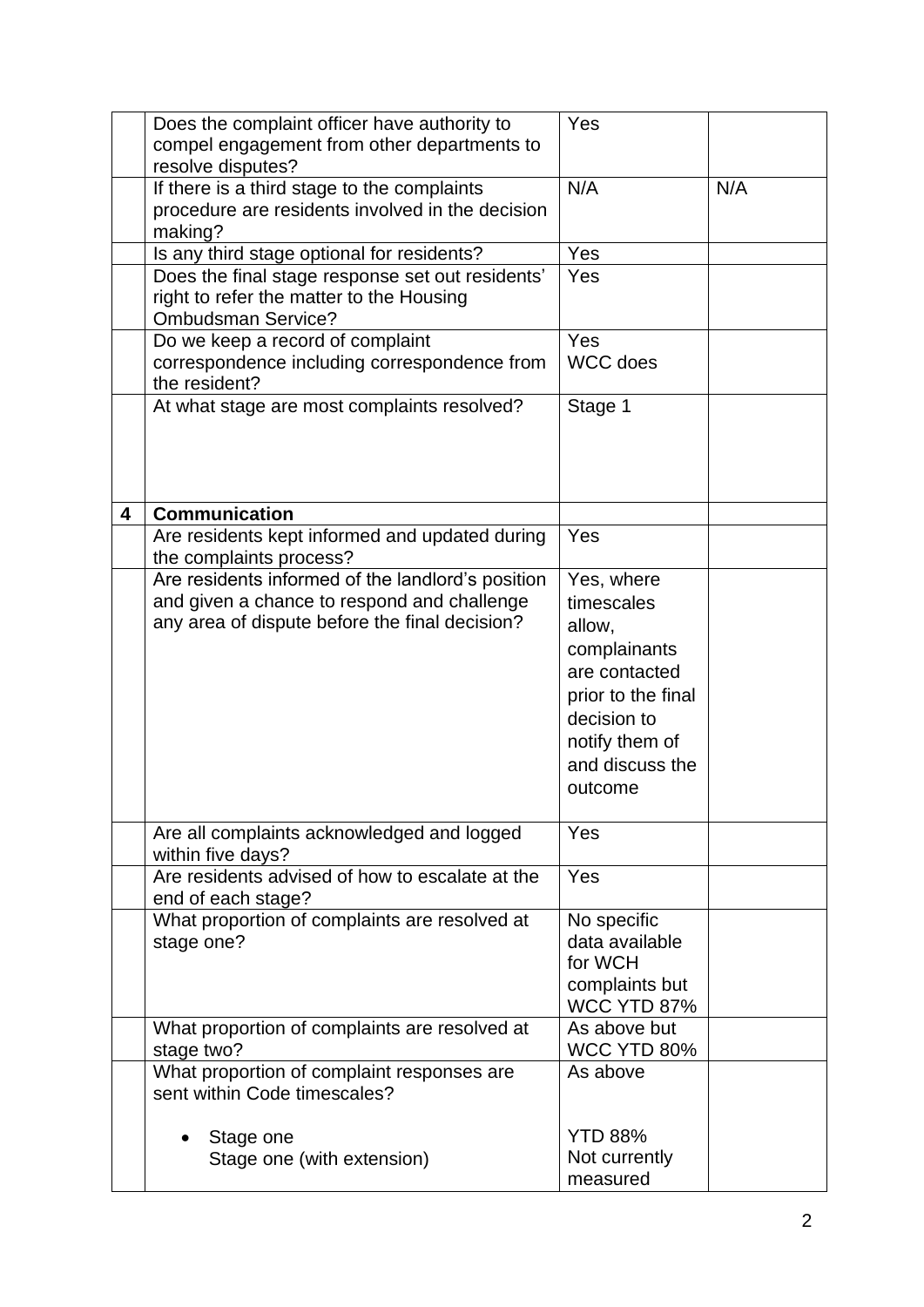|   | Stage two                                                                 | YTD <sub>9%</sub>                                                                                                                               |                                                                                                                                   |
|---|---------------------------------------------------------------------------|-------------------------------------------------------------------------------------------------------------------------------------------------|-----------------------------------------------------------------------------------------------------------------------------------|
|   | Stage two (with extension)                                                | Not currently                                                                                                                                   |                                                                                                                                   |
|   |                                                                           | measured                                                                                                                                        |                                                                                                                                   |
|   | Where timescales have been extended did we<br>have good reason?           |                                                                                                                                                 | No,<br>however<br>mitigating<br>actions<br>have now<br>been<br>introduced<br>by WCC to<br>enable us to<br>improve in<br>this area |
|   | Where timescales have been extended did we<br>keep the resident informed? |                                                                                                                                                 | No,<br>however<br>mitigating<br>actions<br>have now<br>been<br>introduced<br>by WCC to<br>enable us to<br>improve in<br>this area |
|   | What proportion of complaints do we resolve to<br>residents' satisfaction | <b>WCC</b> measure<br>satisfaction with<br>overall<br>complaint<br>handling not<br>specifically<br>resolution.<br>Nov - 30%<br><b>YTD - 33%</b> |                                                                                                                                   |
| 5 | <b>Cooperation with Housing Ombudsman</b><br><b>Service</b>               |                                                                                                                                                 |                                                                                                                                   |
|   | Were all requests for evidence responded to<br>within 15 days?            | Yes                                                                                                                                             |                                                                                                                                   |
|   | Where the timescale was extended did we keep<br>the Ombudsman informed?   | Yes                                                                                                                                             |                                                                                                                                   |
| 6 | <b>Fairness in complaint handling</b>                                     |                                                                                                                                                 |                                                                                                                                   |
|   | Are residents able to complain via a<br>representative throughout?        | Yes                                                                                                                                             |                                                                                                                                   |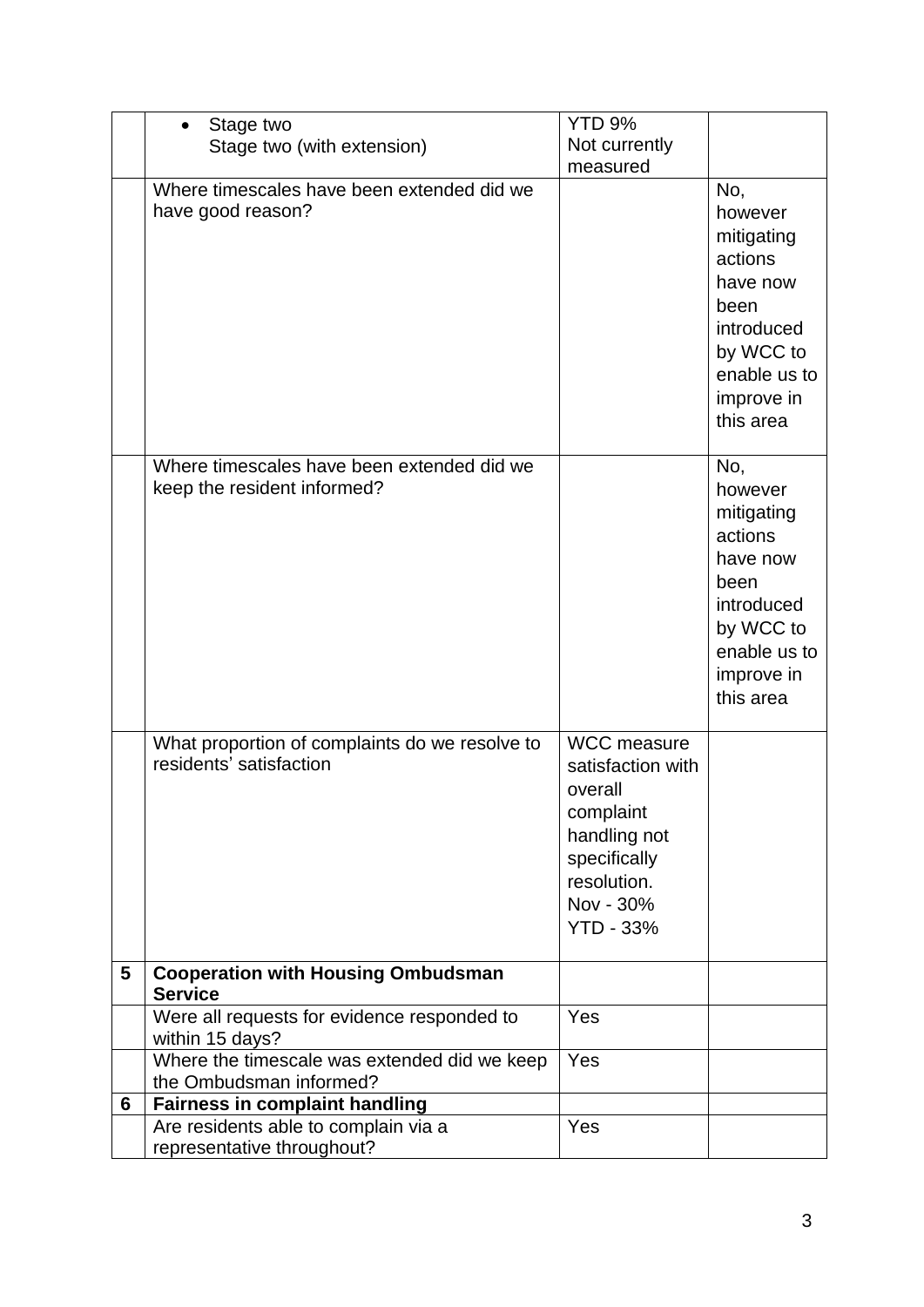|                | If advice was given, was this accurate and easy                            | Yes                                                                                                                                                                                                                                                                                                     |                                                                                                                                                                                                            |
|----------------|----------------------------------------------------------------------------|---------------------------------------------------------------------------------------------------------------------------------------------------------------------------------------------------------------------------------------------------------------------------------------------------------|------------------------------------------------------------------------------------------------------------------------------------------------------------------------------------------------------------|
|                | to understand?                                                             |                                                                                                                                                                                                                                                                                                         |                                                                                                                                                                                                            |
|                | How many cases did we refuse to escalate?                                  | Not currently<br>recorded                                                                                                                                                                                                                                                                               |                                                                                                                                                                                                            |
|                | What was the reason for the refusal?                                       | Not currently<br>recorded                                                                                                                                                                                                                                                                               |                                                                                                                                                                                                            |
|                |                                                                            |                                                                                                                                                                                                                                                                                                         |                                                                                                                                                                                                            |
|                | Did we explain our decision to the resident?                               | Yes                                                                                                                                                                                                                                                                                                     |                                                                                                                                                                                                            |
| $\overline{7}$ | <b>Outcomes and remedies</b>                                               |                                                                                                                                                                                                                                                                                                         |                                                                                                                                                                                                            |
|                | Where something has gone wrong are we                                      | Yes                                                                                                                                                                                                                                                                                                     |                                                                                                                                                                                                            |
|                | taking appropriate steps to put things right?                              |                                                                                                                                                                                                                                                                                                         |                                                                                                                                                                                                            |
| 8              | <b>Continuous learning and improvement</b>                                 |                                                                                                                                                                                                                                                                                                         |                                                                                                                                                                                                            |
|                | What improvements have we made as a result<br>of learning from complaints? | <b>Examples</b><br>Additional training<br>triage of service<br>requests to other<br>block before raising<br>new jobs.<br>WCC has also<br>for cancelled                                                                                                                                                  | provided to the contact<br>centre on the following<br>topics; the process for<br>SKY installations, the<br>teams and reviewing<br>the job history of the<br>reviewed the process<br>appointments following |
|                |                                                                            | the outcome of a<br>complaint.<br>WCH is developing a new<br>learning framework which will<br>include all forms of feedback<br>from across the Housing<br>Service.<br>WCH is developing a new<br>recording mechanism to log<br>follow up actions promised<br>and confirm they have been<br>carried out. |                                                                                                                                                                                                            |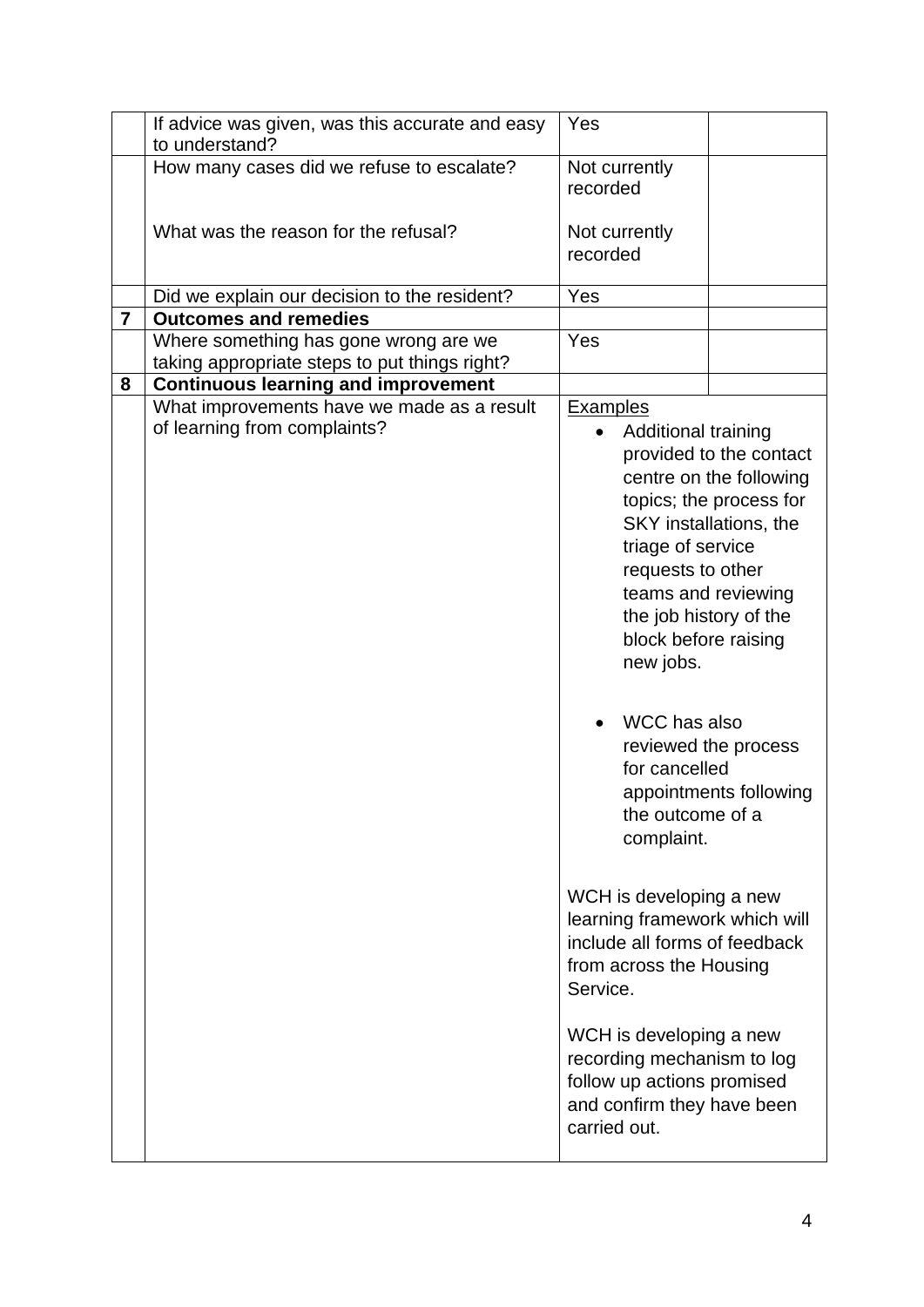| How do we share these lessons with:<br>a) Residents?               | We do not currently share<br>these lessons with residents<br>but are considering the<br>revised WCC approach where<br>the new Learning Framework<br>will include a communication<br>plan for sharing lessons with<br>residents.                                                                                                                     |
|--------------------------------------------------------------------|-----------------------------------------------------------------------------------------------------------------------------------------------------------------------------------------------------------------------------------------------------------------------------------------------------------------------------------------------------|
| b) the board/governing body?<br>c) In the Annual Report?           | Lessons learned are<br>discussed at the Housing<br>Management meetings but<br>will now be included in the<br><b>KPI report to the Board</b><br>WCC shares learning in the<br>annual complaints report.<br>WCH does not currently share<br>this learning in the tenants<br>annual report.                                                            |
| Has the Code made a difference to how we<br>respond to complaints? | The Code has prompted WCH<br>to request more over sight<br>and specific reporting of<br>complaint metrics and well as<br>to consider the escalation<br>process revision from WCC to<br>WCH.<br>Overall the complaint handling<br>processes meet the standard<br>of the Code but more<br>emphasis will now be placed<br>on learning from complaints. |
| What changes have we made?<br>(Reference to the HOS Code)          | Carried out a comprehensive<br>review of the way a WCH<br>complaint is dealt with by<br>WCC, and considered areas<br>for improvement. As a result<br>we have already or have set<br>out a plan to:<br>Provided a PDF of the<br>process on the website<br>(2.5)<br>We will issue the<br>complaints process to                                        |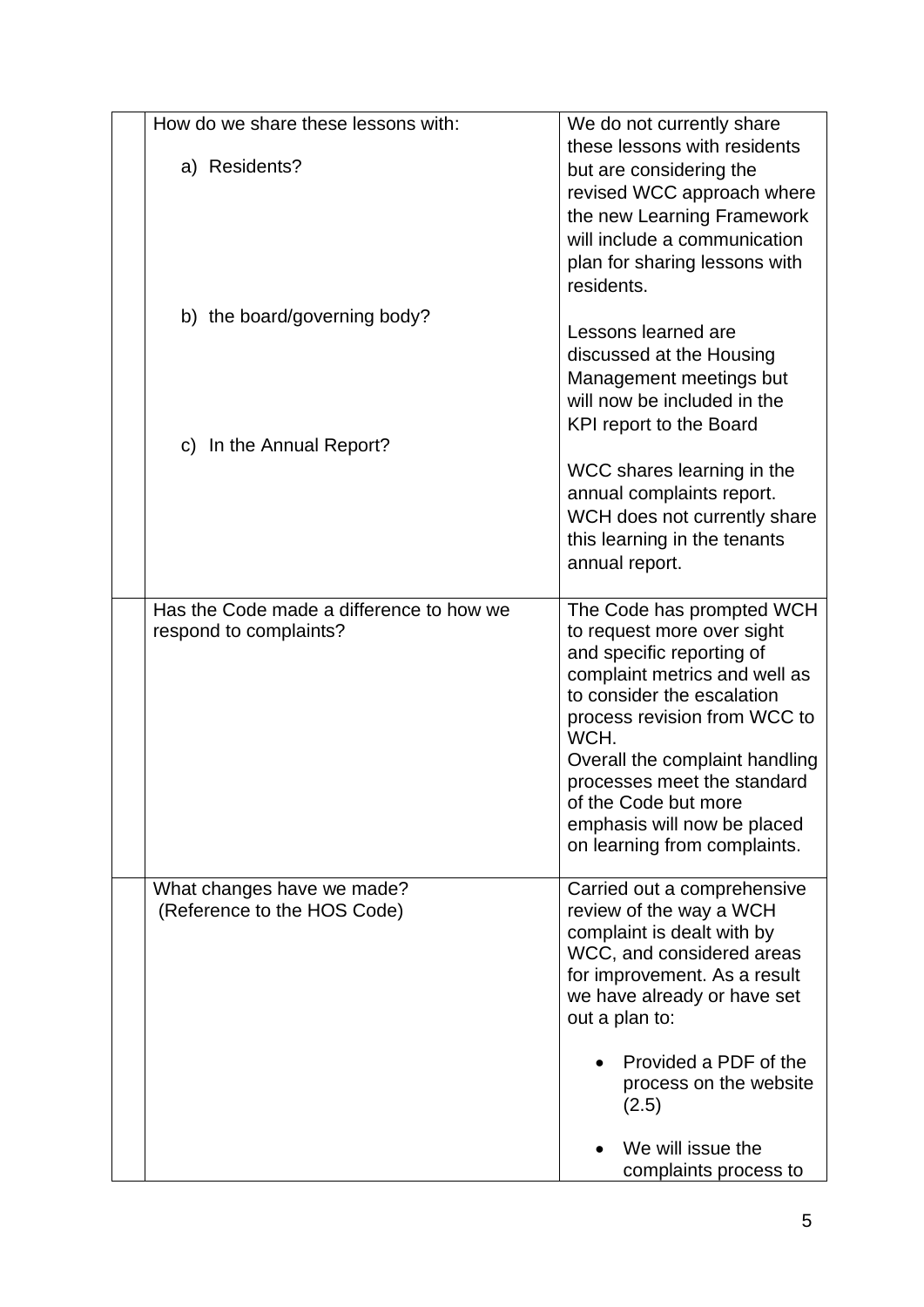| all tenants once a year<br>(2.6)                                                                                                                            |
|-------------------------------------------------------------------------------------------------------------------------------------------------------------|
| We will issue residents<br>with contact<br>information for HOS<br>(2.7)                                                                                     |
| Defined a reasonable<br>adjustments policy<br>(2.4)                                                                                                         |
| <b>Removed Stage Three</b><br>of the previous process<br>(3.8)                                                                                              |
| Set up a complaints<br>$\bullet$<br>filing system on<br>Sharepoint (3.10)                                                                                   |
| Adjusted reporting to<br>not mention individual<br>staff members as<br>works are undertaken<br>on behalf of the<br>landlord (3.17)                          |
| Created a framework<br>for review of the<br>complaint at WCH (4.7)                                                                                          |
| An annual review of<br>complaint handling will<br>inform continuous<br>learning and be<br>reported to the Board<br>and residents (6.2)<br>$(6.10)$ $(6.11)$ |
| Further invested in our<br>relationship with the<br>Ombudsman eg by<br>accessing webinars<br>and online training.                                           |
| In addition WCC has:<br><b>Updated their Corporate</b>                                                                                                      |
| Complaints Policy to include<br>the requirements set out by<br>the Code - this is currently                                                                 |